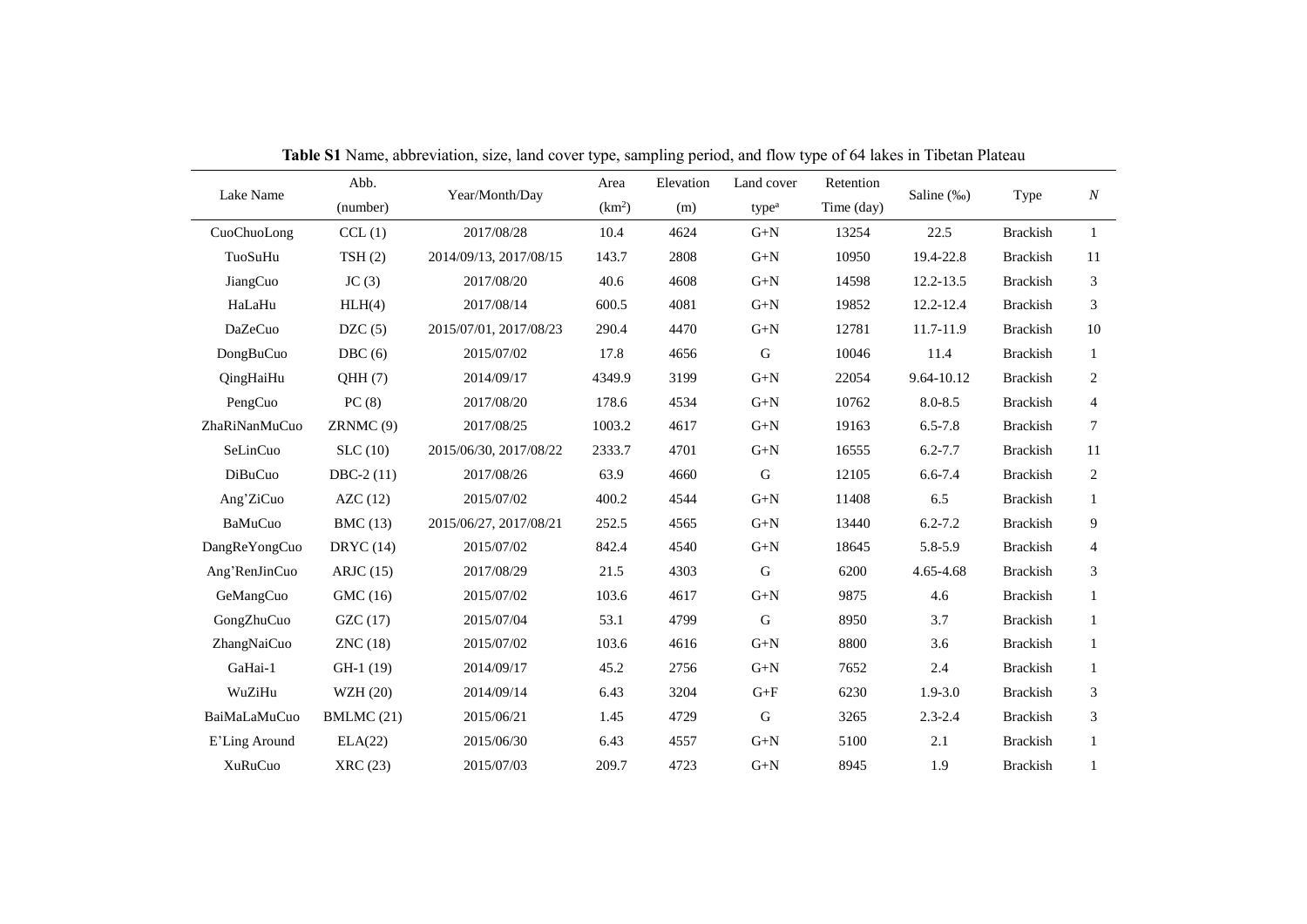| PeiKuCuo         | PKC (24)        | 2017/08/28             | 269.8 | 4585 | $G+N$        | 9870   | 1.84-1.87     | <b>Brackish</b> | 4              |
|------------------|-----------------|------------------------|-------|------|--------------|--------|---------------|-----------------|----------------|
| DaJiaCuo         | DIC(25)         | 2017/08/27             | 115.5 | 5151 | $\mbox{G+N}$ | 8300   | $1.7 - 1.9$   | <b>Brackish</b> | $\overline{c}$ |
| GaHai-2          | $GH-2(26)$      | 2014/09/12             | 33.6  | 2859 | $\mbox{G+N}$ | 7481   | 1.7           | <b>Brackish</b> | $\mathbf{1}$   |
| CaiJiCuo         | CJC(27)         | 2017/08/24             | 32.7  | 4677 | ${\bf G}$    | 8935   | 1.55-1.56     | <b>Brackish</b> | $\overline{c}$ |
| QiGeCuo          | QGC (28)        | 2017/08/24             | 20.22 | 4671 | ${\bf G}$    | 7630   | $1.3 - 1.6$   | <b>Brackish</b> | $\sqrt{2}$     |
| YangHu           | YH (29)         | 2015/06/24             | 571.4 | 4447 | ${\bf G}$    | 9980   | 1.16-1.23     | <b>Brackish</b> | $11\,$         |
| LangCuo          | LC(30)          | 2017/08/29             | 12.1  | 4944 | ${\bf G}$    | 6970   | $1.1 - 1.3$   | <b>Brackish</b> | $\overline{c}$ |
| YanHu            | $YH-2(31)$      | 2014/09/13             | 6.98  | 2695 | N            | 6450   | 1.1           | <b>Brackish</b> | $\mathbf{1}$   |
| CuoRuiCuo        | CRC (32)        | 2017/08/27             | 34.6  | 4807 | $\mathsf G$  | 3999   | 0.9           | fresh           | -1             |
| NaMuCuo          | NMC (33)        | 2015/06/22, 2017/08/31 | 2027  | 4729 | $\mbox{G+N}$ | 10370  | $0.7 - 0.9$   | fresh           | 15             |
| XiaWan Reservoir | XWR (34)        | 2014/09/12             | 5.23  | 3825 | $\mbox{G+N}$ | 6590   | 0.73          | fresh           | -1             |
| KeLuKeHu         | KLKH(35)        | 2014/09/31, 2017/08/16 | 54.7  | 2817 | $\mbox{G+N}$ | 5300   | $0.6 - 0.7$   | fresh           | 13             |
| WeiZhi-1         | $WZ-1(36)$      | 2017/08/30             | 0.37  | 4715 | ${\bf G}$    | 4980   | 0.68          | fresh           | $\mathbf{1}$   |
| La' AngCuo       | LAC $(37)$      | 2015/07/04             | 257.5 | 4575 | ${\bf G}$    | 7690   | $0.64 - 0.76$ | fresh           | 4              |
| TaRuoCuo         | TRC (38)        | 2017/08/26             | 485.2 | 4572 | $\mathbf G$  | 8090   | $0.51 - 0.52$ | fresh           | 4              |
| BanGongCuo       | <b>BGC</b> (39) | 2015/07/05             | 451.1 | 4244 | ${\bf G}$    | 9830   | $0.50 - 0.54$ | fresh           | 5              |
| HuaiTouTaLa      | HTTL(40)        | 2014/09/13             | 0.49  | 2922 | $G+N+C$      | 5650   | 0.48          | fresh           | $\mathbf{1}$   |
| GaRongCuo        | GRC (41)        | 2017/08/27             | 3.51  | 4863 | $\mathbf G$  | 5688   | 0.48          | fresh           | $\mathbf{1}$   |
| DongJiCuoNa      | DJCN(42)        | 2014/09/15             | 234.9 | 4088 | $\mbox{G+N}$ | 7741   | $0.34 - 0.35$ | fresh           | 4              |
| GaRenCuo         | GRC-2 (43)      | 2017/08/26             | 63.89 | 4664 | ${\bf G}$    | 6332   | 0.3           | fresh           | $\mathbf{1}$   |
| CuoNa            | CN(44)          | 2017/08/19             | 216.2 | 4590 | $\mbox{G+N}$ | 10325  | $0.29 - 0.3$  | fresh           | 7              |
| ZhaLingHu        | ZLH(45)         | 2017/09/16, 2017/09/05 | 552   | 4295 | $\mbox{G+N}$ | 2676.2 | $0.24 - 0.35$ | fresh           | $\tau$         |
| XingXingHai      | XXH(46)         | 2014/09/15, 2017/09/04 | 28.87 | 4237 | $\mbox{G+N}$ | 4364   | $0.21 - 0.41$ | fresh           | $\tau$         |
| CuoLongQue       | CLQ(47)         | 2015/06/22             | 6.33  | 4743 | $\mbox{G+N}$ | 6744   | 0.28          | fresh           | $\mathbf{1}$   |
| LiuJiaXia        | $LJX-1(48)$     | 2017/09/08             | 128.5 | 1733 | $\mbox{G+N}$ | 9345   | $0.26 - 0.28$ | fresh           | $10\,$         |
| E'LingHu         | ELH (49)        | 2014/09/16, 2017/09/05 | 659.3 | 4273 | $G+N$        | 6166.2 | $0.25 - 0.26$ | fresh           | 6              |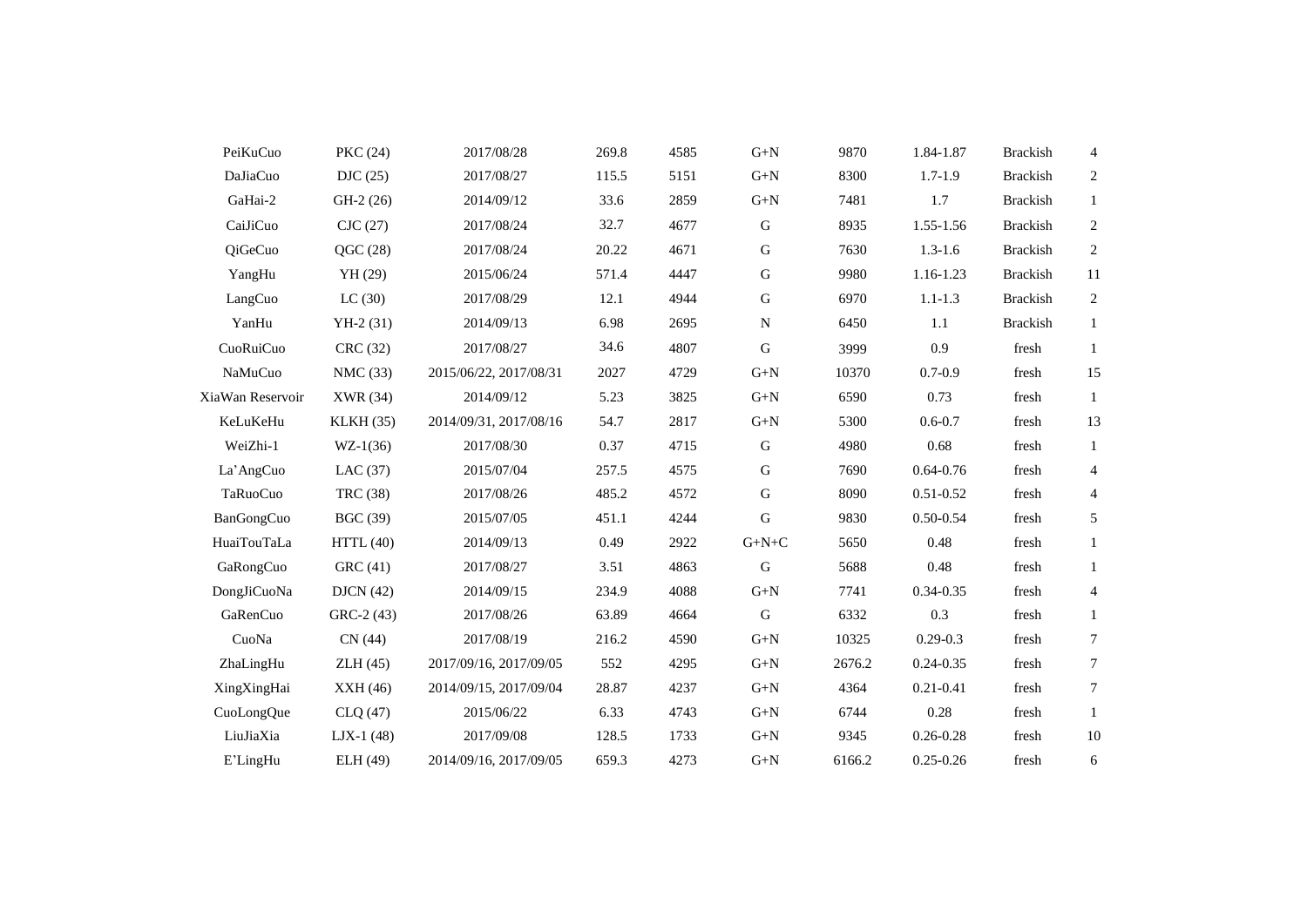| MaPangYongCuo    | MPYC(50)         | 2015/07/04 | 412.6 | 4600 | $G+N$     | 11275 | 0.25          | fresh | 2  |
|------------------|------------------|------------|-------|------|-----------|-------|---------------|-------|----|
| WeiZhi-2         | $WZ-2(51)$       | 2017/09/04 | 0.33  | 4236 | $G+N$     | 5630  | $0.22 - 0.27$ | fresh | 2  |
| <b>OiaGuiCuo</b> | $OGC-2(52)$      | 2015/06/30 | 89.4  | 4561 | $G+N$     | 7518  | 0.24          | fresh |    |
| CuoBaGu          | CBG(53)          | 2015/06/27 | 3.1   | 4612 | $G+N$     | 6862  | 0.24          | fresh |    |
| Li'JiaXia        | $LJX-2(54)$      | 2017/09/07 | 28    | 2164 | $G + F$   | 5302  | $0.22 - 0.23$ | fresh | 6  |
| PuMoYongCuo      | <b>PMYC</b> (55) | 2015/06/25 | 292.1 | 5024 | G         | 7813  | $0.22 - 0.24$ | fresh | 4  |
| LongYangXia      | LYX(56)          | 2014/09/18 | 348   | 2572 | $G+N+C$   | 8999  | $0.20 - 0.21$ | fresh | 11 |
| CuoE             | CE(57)           | 2015/06/30 | 270.2 | 4570 | G         | 8137  | $0.15 - 0.22$ | fresh | 4  |
| WeiZhi-3         | $WZ-3(58)$       | 2015/06/28 | 0.2   | 4742 | G         | 5602  | 0.19          | fresh |    |
| WuRuCuo          | <b>WRC</b> (59)  | 2015/07/01 | 353.3 | 4559 | ${\bf G}$ | 8316  | $0.18 - 0.22$ | fresh | 5  |
| GeRenCuo         | $GRC-3(60)$      | 2015/06/29 | 477.4 | 4654 | $G+N$     | 10952 | $0.16 - 0.18$ | fresh | 6  |
| KongTianCuo      | KTC(61)          | 2015/06/25 | 39.3  | 4452 | G         | 5191  | 0.16          | fresh |    |
| TongZeCuo        | TZC $(62)$       | 2017/08/27 | 60.2  | 4837 | G         | 6548  | 0.14          | fresh |    |
| ShiBuCuo         | SBC(63)          | 2015/06/30 | 14.8  | 4573 | G         | 4982  | 0.08          | fresh |    |

<sup>a</sup> denotes land use type, G= grass, N= non-utilization, F=frost, and C=cultivate land

 $\overline{\phantom{a}}$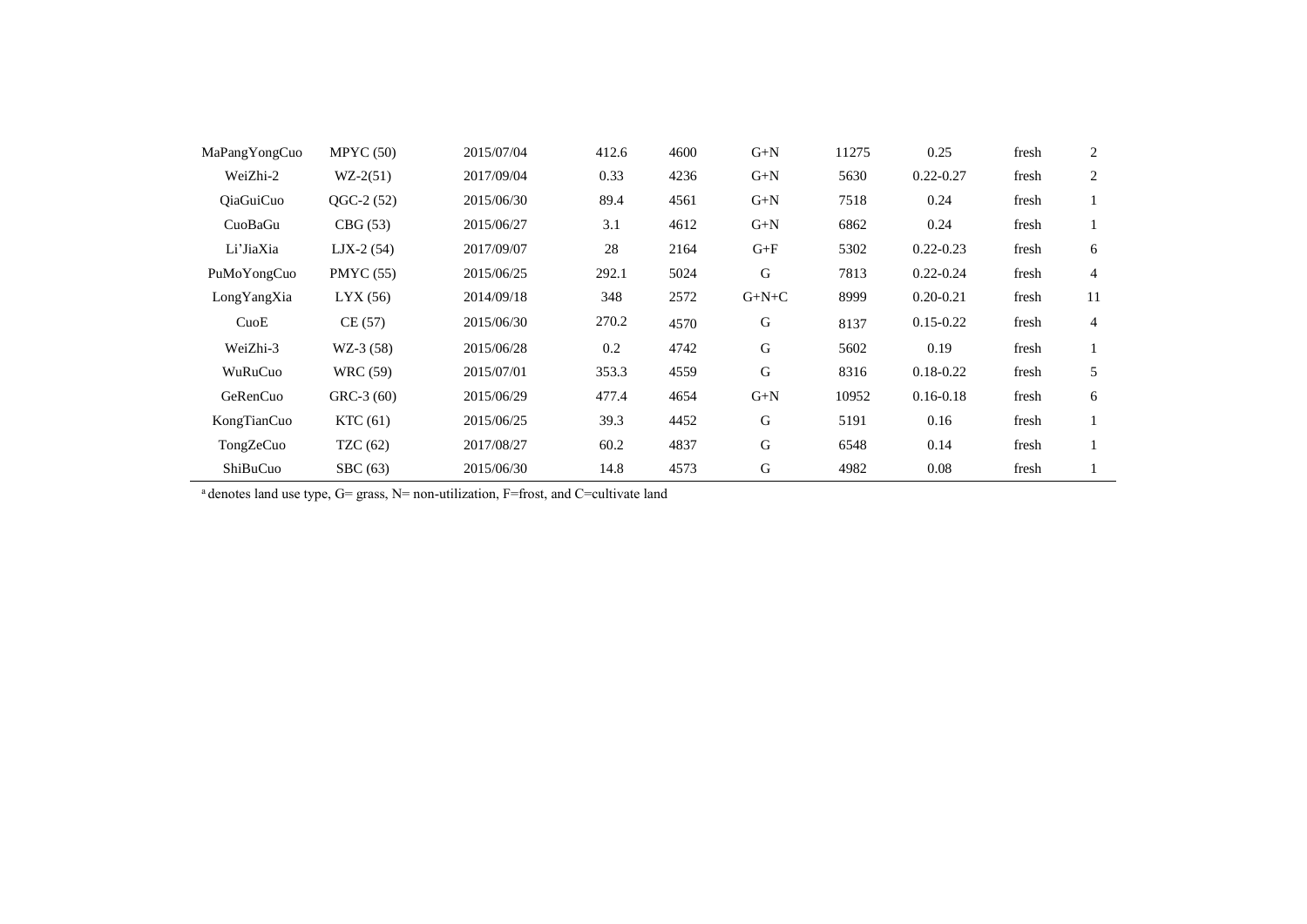

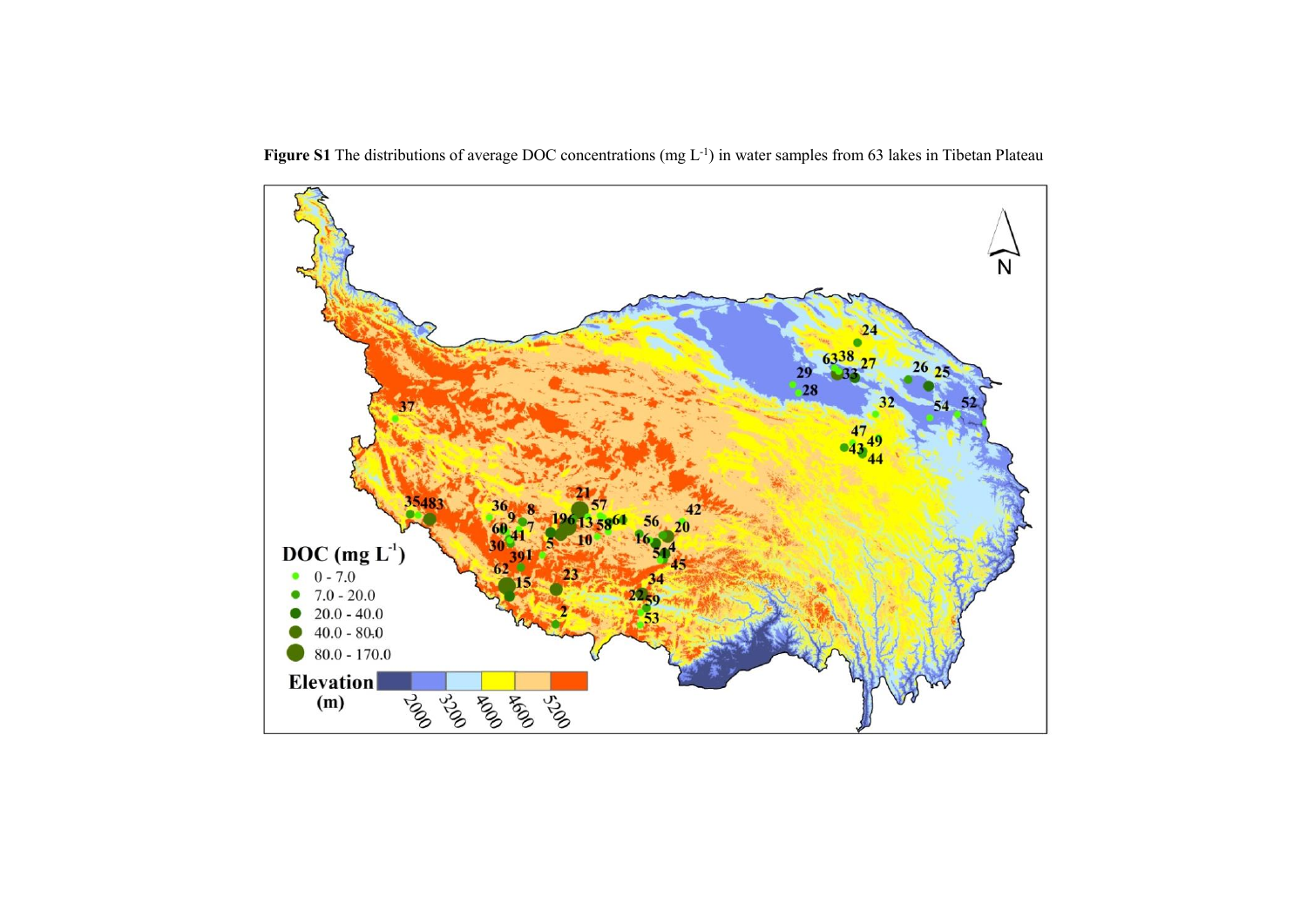

Figure S2 The DOC concentrations (mg L<sup>-1</sup>) in lakes samples (*N*=244) and inflow river samples in Tibetan Plateau